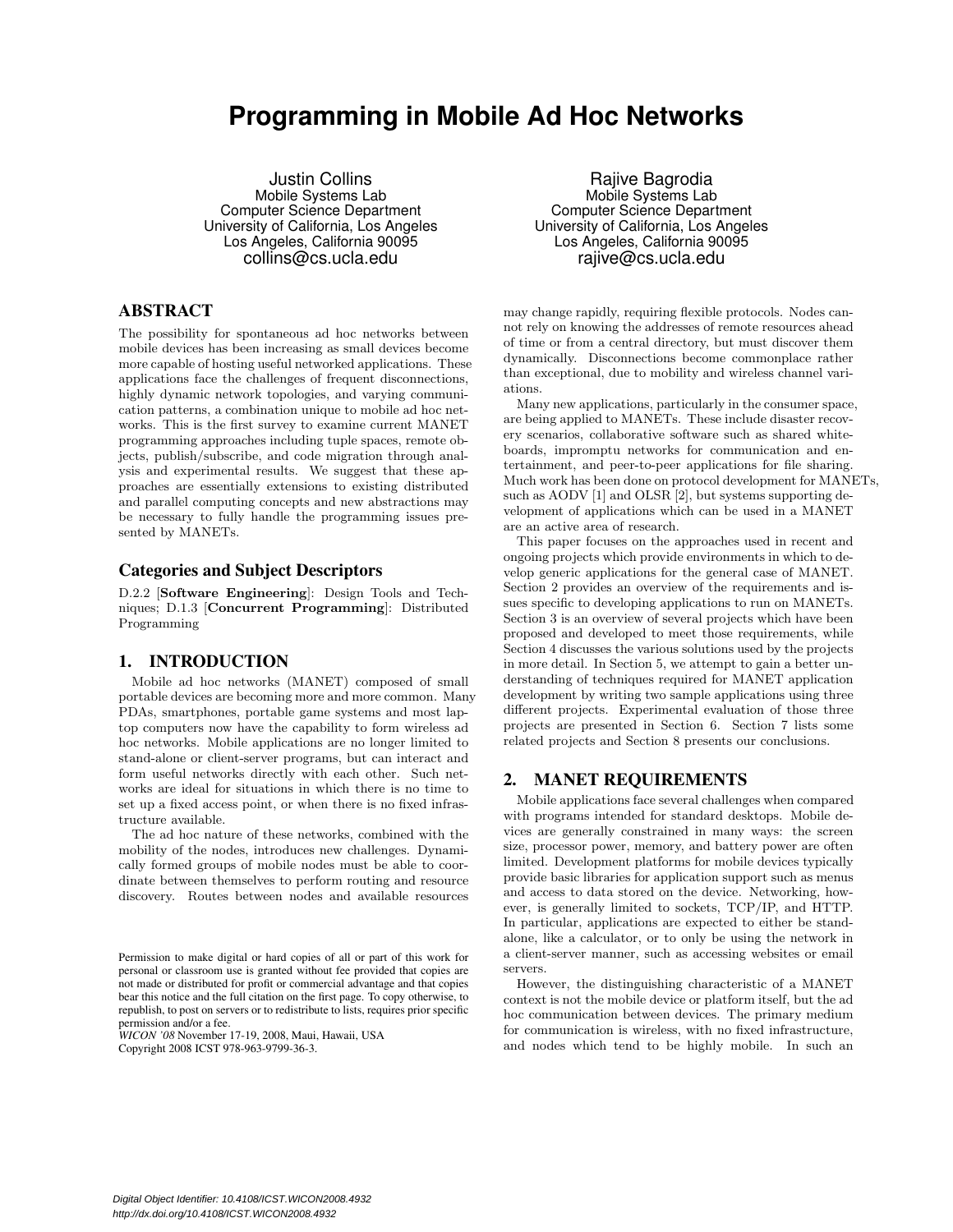environment, the following become important requirements when developing applications:

Disconnection handling: In a MANET, nodes are highly mobile and disconnections occur frequently, either due to channel condition variation or the mobility of destinations and intermediate nodes. Disconnections may be prolonged, brief, or intermittent and applications must handle all three. Traditional networking treats disconnections as failures, but a programming environment for MANETs needs to handle disconnections as a natural element of the environment.

Addressing and discovery: The lack of infrastructure in a MANET requires a decentralized method for finding and addressing resources. Traditional approaches such as DNS cannot be maintained in a MANET, so alternative means of discovering and addressing resources must be provided. The spontaneous nature of MANETs also dictates that discovery be dynamic, as the network topology cannot be known ahead of time and may change rapidly.

Flexible communication: Both unicast and multicast communications are common in MANET applications, which are often group-based or collaborative. Being able to provide flexible communication is crucial to developing applications for MANETs.

# 3. PROJECT OVERVIEWS

The current projects for developing software in MANETs fall into three broad categories: runtimes, languages, and middleware, which offer increasing levels of abstraction for the developer. They can also be combined: a middleware solution can be written in a language which uses one of the basic runtimes for mobile devices. In many cases projects also provide additional resources for software development such as debuggers and emulators for testing code. Table 1 summarizes the projects discussed in this paper with respect to the requirements in Section 2. A broader overview focusing only on middleware for MANETs can be found in [3]. The following projects were chosen because they are both recent and representative of varying approaches taken to address programming in a MANET.

# 3.1 Runtimes

Runtimes in this context are virtual machines for languages which are specifically intended for use on small, resourceconstrained mobile devices. Runtimes are useful because they provide good portability for applications and thereby simplify some of the application development process.

Two common runtimes for mobile devices are Java ME [4] and the .NET Compact Framework [5]. A third runtime, BREW [6], is a proprietary product from Qualcomm. These runtimes focus on using few resources and providing libraries for application development, especially user interfaces. They do not provide much networking support beyond basic sockets and HTTP support. While it is possible to use these runtimes as foundations for better abstractions, they provide little on their own to support MANET applications and will not be considered in the following comparisons.

# 3.2 Languages

A language in this paper refers to any language, language extension, or library which provides new language constructs for programming in a MANET. Languages often include their own runtime or are built on top of existing runtimes. Libraries and language extensions are likely to be easier for

developers to use if they are already familiar with the base language.

M2MI [7], AmbientTalk [8], and SpatialViews [9] are three language-based projects intended for MANETs. Many-to-Many Invocation (M2MI) avoids costly ad hoc routing and discovery by broadcasting messages. Messages are addressed by object type, so if a device hosts an object of the addressed type, it will pass the message to that object.

The advantage of M2MI is simplicity. As messages are simply broadcast without expectation of reply, there is no need to worry about return values or blocking while waiting for confirmation. At the language level, there is no difference on the sender's side between a message which is actually received and one which is not received by anyone. Though this provides simplicity, it also means more work for the programmer. As there is no guarantee of message delivery, any functionality beyond simple unidirectional message passing must be implemented on top of M2MI.

AmbientTalk is a complete object oriented language inspired in part by M2MI's message passing. AmbientTalk implements a higher level abstraction of resource discovery and disconnection handling which is absent from M2MI, but retains the idea of object handles and remote method invocations. All remote events are handled asynchronously by AmbientTalk through the registration of callbacks. A block of code may be registered to be invoked when discovering a certain resource type. AmbientTalk also adds the ability to receive values from method invocations on remote objects through the use of futures. By default, messages sent to remote objects are buffered until they can be sent. The programmer can also choose to break the connection and recall buffered messages.

SpatialViews takes a completely different approach than M2MI and AmbientTalk. SpatialViews is a language extension to Java ME which allows programs to iterate over groups of devices. The code inside the loop is executed on the initial device and then migrates to the next, eventually making its way back to the initial node. This allows for complex operations to be written easily, as the language has built-in support for such things actions as reduction operations. The iteration itself is generally done according to some physical layout, although it is possible to iterate over all objects or to use logical locations instead.

# 3.3 Middleware

Middleware is software which manages interaction and communication between applications, as well as providing various services which may be used by applications. Middleware may also include supporting libraries which can be used by applications.

LIME (Linda in mobile environment) [10] is a well-established implementation of tuple spaces [11] for mobile environments. Each device or agent has its own tuple space, which can merge with remote tuple spaces when they come into range of each other. Tuples can be read and written from specific locations, but can also be read or written to the "federated" tuple space which includes the local tuple space and any tuple spaces which are currently merged with it. However, the tuple will reside in a particular tuple space, so when that device or agent moves away, the tuples in that tuple space will move with it and be out of reach. LIME does not currently have an implementation intended for mobile devices smaller than laptops, though there are variations of LIME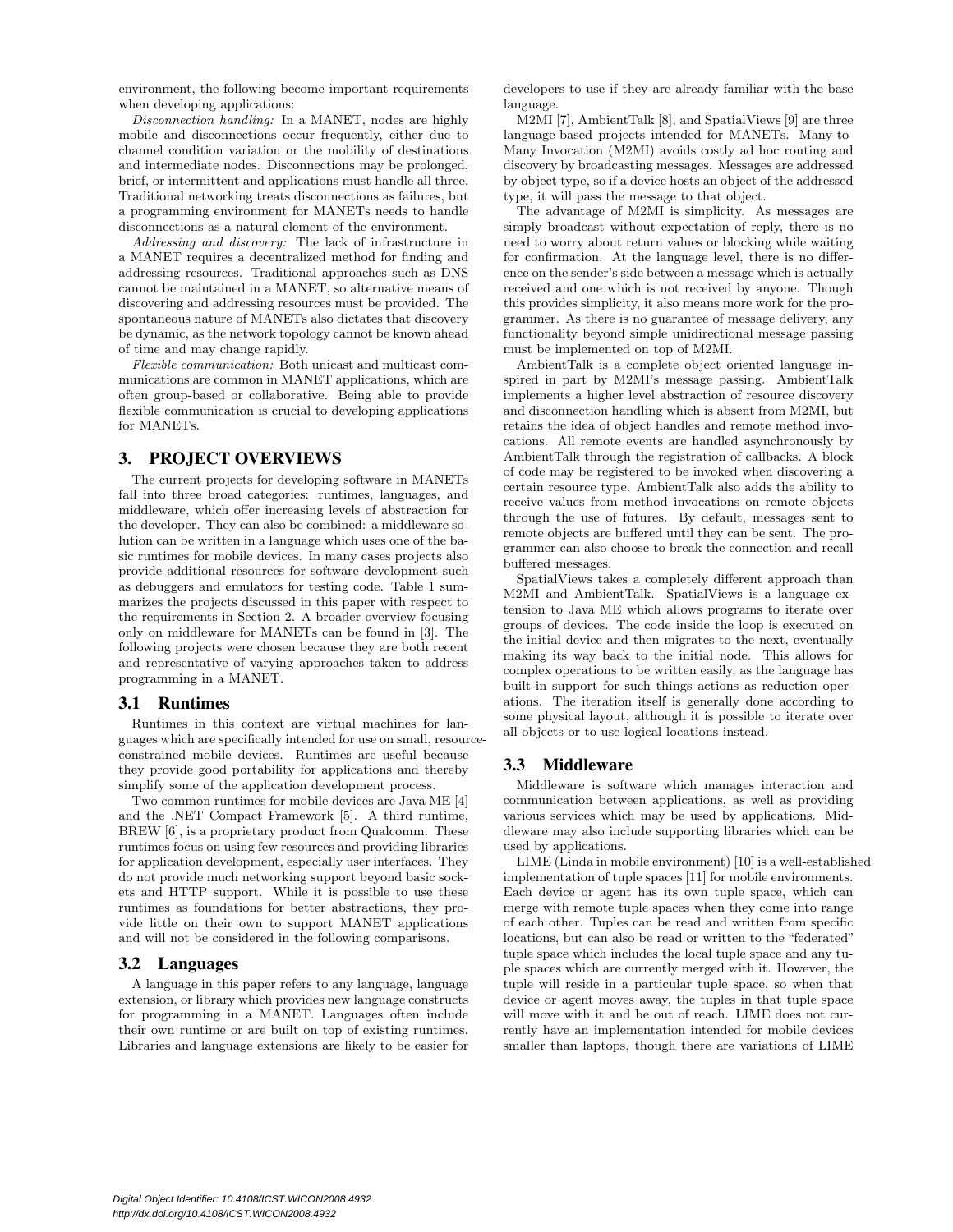| Project        | Category   | Disconnection Handling | Addressing and Discovery | Communication     |
|----------------|------------|------------------------|--------------------------|-------------------|
| LIME           | Middleware | Tuple removal          | Merged tuple spaces      | Tuple space       |
| <b>MESHMdl</b> | Middleware | Tuple removal          | Tuple exchange           | Tuple space       |
| <b>TOTA</b>    | Middleware | Connectionless         | Tuple propagation        | Tuple space       |
| <b>STEAM</b>   | Middleware | Connectionless         | Event content            | Publish/subscribe |
| SVD            | Middleware | Object proxies         | Object type              | Message passing   |
| M2MI           | Language   | Connectionless         | Object type              | Message passing   |
| AmbientTalk    | Language   | Flexible references    | Object type              | Message passing   |
| SpatialViews   | Language   | Connectionless         | Object type              | Code migration    |
| NET CF.        | Runtime    | None                   | URL                      | Sockets           |
| Java ME        | Runtime    | None                   | URL                      | Sockets           |

Table 1: Projects Summary

intended for sensors.

MESHMdl [12] is another tuple space implementation, but varies slightly from the LIME model. In MESHMdl, there is a single tuple space shared between all applications on a device. All communication between applications is performed via this shared tuple space. Remote tuple spaces are not shared like in LIME, but are accessible for reads and writes only: it is not possible to remove tuples from a remote tuple space. MESHMdl supports mobile agents and recommends using them if actions need to be performed on a remote tuple space. MESHMdl also adds the idea of being able to automatically write, read, or block tuples from other tuple spaces.

Tuples on the Air (TOTA) [13] also implements a tuple space for MANETs, but differs from LIME and MESHMdl. Rather than storing tuples on a particular device, tuples in TOTA are propagated through the network according to rules specified per tuple. As the tuples move through the network, they can acquire context information about the network, such as how many hops they have traveled from the source.

SyD (System on Mobile Devices) [14] is a complete middleware solution for MANETs. The middleware centers around the idea of object registries which allows service registration and look up. Methods can then be invoked on these remote objects. Disconnection is handled by allowing objects to also provide proxy objects. If an object is unavailable, the method invocation will be handled by the proxy object, which can then perform an action specific to that service. For example, the proxy may buffer the request and send it later, or send back a cached or default response.

STEAM (Scalable Timed Events and Mobility) [15] is an event-driven middleware which uses a publish/subscribe [16] mechanism for propagating events. STEAM uses the concept of proximity groups for communication, limiting events to the local geographic area. Events are propagated by subscribers only when the subject and proximity match. Events are further filtered on the subscriber side by content, which determines if an event is delivered to the local application.

### 4. APPROACHES TO REQUIREMENTS

### 4.1 Disconnection Handling

The main challenge in MANETs is handling disconnections, which may be intermittent, prolonged, or permanent. For example, at a busy conference there may be many mobile devices in contact with each other, but distance and physical obstacles may cause intermittent disconnections. Routes

may also break and re-form due to mobility or channel variations, possibly causing prolonged disconnections, but connections are eventually regained. When the attendees all leave, it becomes unlikely their devices will ever be in contact with each other again, making the disconnection permanent. A programming environment for MANETs must be able to handle all three kinds of disconnections.

One solution, used in LIME, MESHMdl, and TOTA, is to use tuple spaces for communication. Tuple spaces exhibit both spatial and temporal decoupling, meaning that messages being sent do not need to be addressed to a particular recipient nor does the recipient need to be present when the message is sent. Tuple spaces generally operate by reading, writing, and taking tuples to and from a shared location. Rather than sending a message directly to a recipient, a tuple is written to the tuple space and can be read or taken from the tuple space by other clients. This allows the tuple space to withstand disconnections.

For example, a tuple may be written out to the tuple space and then retrieved by a different client an arbitrary amount of time later. The client which retrieves the tuple may not even be in existence when the tuple was written. However, there is still a problem if the writer of the tuple disconnects before the tuple is read by a receiver. For LIME and MESHMdl, where the tuple space is associated with a particular devices, the tuple space is only available when the sender and the receiver are able to communicate directly with each other. In TOTA, tuples are disseminated throughout the network and can survive even if the original sender disconnects.

A different approach, used by M2MI and STEAM, is to forgo connections completely. Messages in M2MI are sent with no expectation of reply. In the general case, messages are sent to a particular object type, to be processed by any device hosting an object of that type. Messages are broadcast with no buffering whether or not there is a receiver available. This provides even more decoupling than tuple spaces, but tuple spaces have the advantage of having some feedback about a tuple's status. The sender can check if a tuple has been removed from the tuple space or not. If it has, the sender can have some assurance the tuple was received by someone, otherwise it will be available until removed by the original sender or another client.

STEAM avoids connections by filtering events on the subscriber's side. This eliminates the need for publishers to keep track of subscribers and completely decouples the two. However, publish/subscribe in a MANET environment does not provide any message reliability. Any message reliability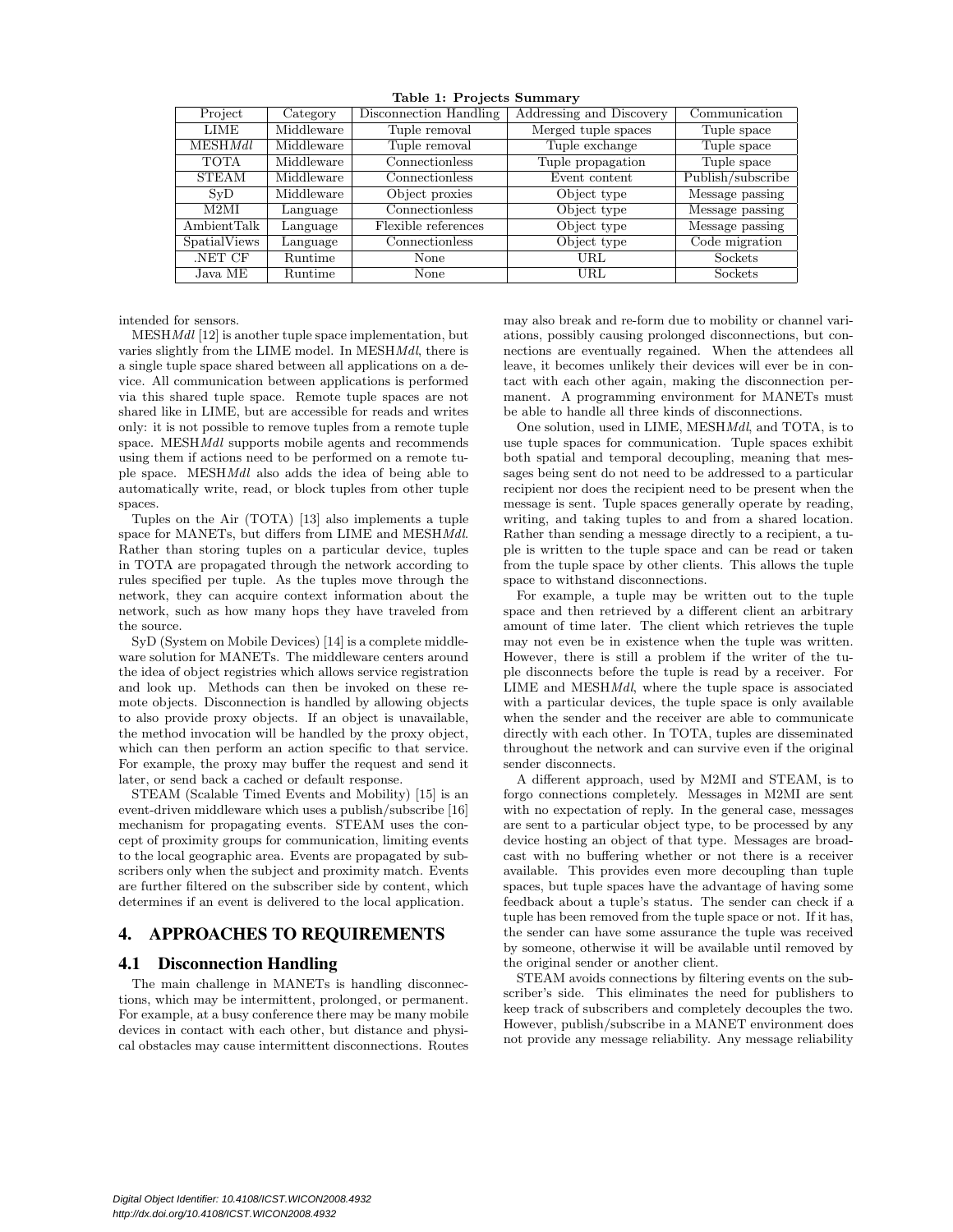```
1. def print(doc) {
2. when: Printer discovered: { |printer|
3. when: (printer<-print(doc)) becomes: {|res|
4. system.println("Status: " + res);
5. };
6. };
7. };
```

```
Figure 1: Printer Discovery in AmbientTalk
```
or disconnection feedback would need to be implemented on top of the publish/subscribe framework.

Code migration, the approach used by SpatialViews, does not maintain connections, but can be affected by disconnections if the device currently executing the mobile code fails or leaves the network before completion. Most of the devices in the network will not be involved in executing code at any particular moment, in which case their failure or disconnection from the network would not have an effect. When it does have an effect, however, it may cause the entire iteration to fail. This can be mitigated by using a form of parallel iteration over the devices. Since the iteration order in SpatialViews is nondeterministic, it does not provide message reliability.

A third approach, implemented in AmbientTalk, relies on event handling and futures. Event handlers can be registered for various events, such as discovery of a service or disconnection of a remote object. Figure 1 illustrates the use of two of these callbacks to discover a printer service. Once a printer is discovered, a document is sent to be printed and a status message is returned. If a remote object is discovered and later moves out of range, AmbientTalk can call the disconnection code. By default, messages sent to a disconnected remote object will be buffered until it is possible to send them. This provides a solution for intermittent and even prolonged disconnections. If a remote object is disconnected for too long, the programmer can recall all buffered messages and close the connection.

AmbientTalk also offers AmbientReferences [17], which are related to the M2MI model of object handles. AmbientReferences have a specified flexibility which determines how disconnections are handled. Sturdy is the default model of using buffered messages which will be delivered upon reconnection. Elastic references wait a specified amount of time before severing the connection and rebinding to another object of the same type. Fragile references will break immediately upon disconnection and rebind to another object.

The approach used by SyD is to offer the ability for the application designer to specify how to handle disconnections. In SyD, it is possible to provide proxy objects which will be called when the actual remote object is unavailable. These objects can then handle the invocation in an object-specific manner, such as buffering or returning a default value.

# 4.2 Addressing and Discovery

Unlike a wired network with a fixed infrastructure, MANETs cannot depend on centralized look up services like DNS to find peers. Since devices are constantly joining and leaving the network and it is not possible to maintain IP addresses or URLs to locate resources, applications must be able to locate them dynamically.

```
1. spatialview v = ChatService;
2.
3. visiteach c : v {
4. c.receive(sender, message);
5. }
```
### Figure 2: Simple Messaging in SpatialViews

The tuple space implementations of LIME, MESHMdl, and TOTA automatically discover neighboring tuple spaces. LIME will merge tuple spaces with the same name, while MESHMdl does not merge tuple spaces, but uses special tuples to provide a method of addressing a remote tuple space. Tuple spaces can be used for service discovery by writing out tuples which describe available services, or by writing out tuples intended for a specific service, which will read the tuples when it is available. Addressing is not necessary in general in tuple spaces, as it can be assumed a given service and a client will have pre-agreed upon tuple template to use for communication.

Object types for discovery and addressing is used by M2MI, AmbientTalk, and SpatialViews. This is based on the assumption that objects with the same name will implement the same services. M2MI and AmbientTalk use this with object handles which refer to a specific object type. When methods are invoked on a given handle, the remote object will correspond to the type of the object handle. M2MI, however, does not provide a method for discovery beyond manually sending out messages periodically and waiting for replies. AmbientTalk offers event handlers to be automatically called when objects of a specific type are discovered. These can be called exactly once or each time one is discovered.

SpatialViews uses object types along with spacial properties to define a "view" of the network. Once a view is created containing a given object type, SpatialViews provides a method of iterating over the available nodes within that view. The code within the iterator is executed locally on the remote devices. After the code is run, the device locates another nearby node hosting an object of the correct type and the code migrates there. Within the iteration, the code can synchronously invoke methods on the local service through an object handle. In Figure 2, a simple SpatialView is created to broadcast a message in a chat application. The code within the visiteach block (line 4) is executed locally. Therefore, unlike the AmbientTalk printer example, c.receive(...) is a local method call, not a remote call.

SyD also uses objects to invoke remote services, but it requires that these objects register themselves with neighboring devices, as well as locally.

The publish/subscribe model used by STEAM relies on subscribers knowing ahead of time what subscriptions are interesting to them. The publishers do not need to explicitly know who is subscribed, as messages are simply broadcast. However, it is possible to send out messages periodically or on demand which describe available subscriptions.

# 4.3 Flexible Communication

Basic communication between devices in a network is generally accomplished in a one-to-one unicast manner. However, in a MANET, group communication is also common, due to the broadcast nature of wireless networking and the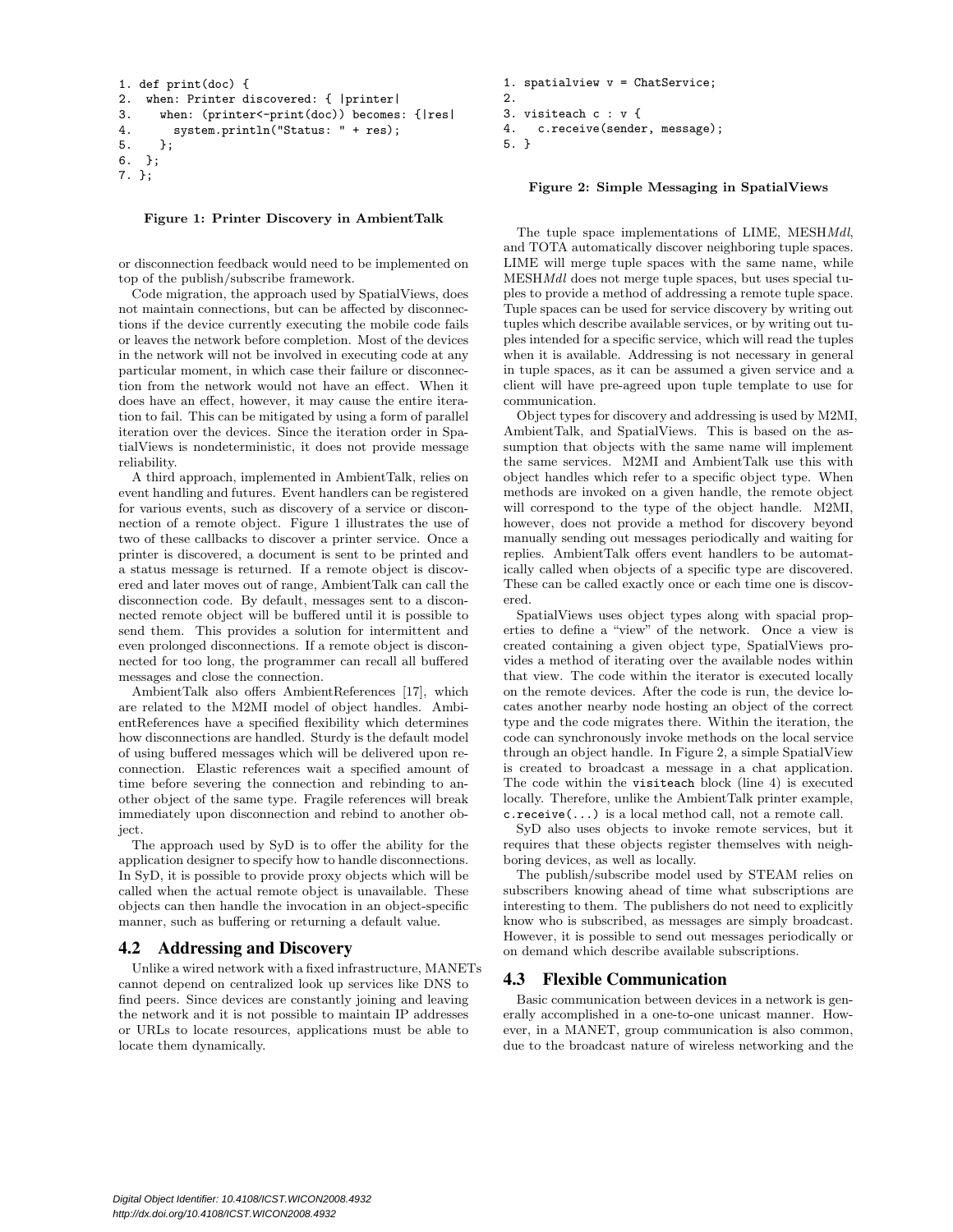```
1. Container result = new Container();
2. spatialview v = Printer;
3. visiteach p : v {
4. if(result.isEmpty()) {
5. String result = p.print(document);
6. if (result == "success")
7. result.addElement(p.getName());
8. }
9. }
```
#### Figure 3: Printer Discovery in SpatialViews

limitations of bandwidth. Collaborative applications, networked games, and streaming media also benefit from group communication. Having both one-to-one and group communication available in the programming environment is necessary, though it may be possible to implement one with the other.

Tuple spaces lend themselves naturally to group communication. Tuples are written to shared storage space, which is globally accessible. Since tuples can be read without being removed from the tuple space, tuples are inherently one-tomany. One-to-one communication is not as directly supported by tuple spaces. However, tuples can be sent to a specific recipient by setting one of the fields in the tuple to an agreed-upon address. The specified recipient can look for tuples addressed to itself and take them from the tuple space.LIME, MESHMdl, and TOTA support this type of communication.

M2MI and AmbientTalk support object references which can refer to all objects of a type, a selected subset of those objects, or a particular object. These handles directly correspond to broadcast, multicast, and unicast. Since AmbientTalk expects return values from messages, it is possible to receive multiple replies when sending a multicast or broadcast message, resulting in event handlers running multiple times or the return value being set more than once.

Communication in SpatialViews is done through code and variable migration. This makes it very simple to perform complex group operations such as reductions over several devices, but it makes one-to-one communication difficult. Figure 3 shows how it is necessary to set a variable to ensure a document is only printed by a single printer. There is also no method to provide reliable message delivery, other than iterating until a prearranged flag is set.

Similarly, publish/subscribe naturally supports group communication, but attempting to send a message to a particular recipient is not directly supported by the middleware. Publish/subscribe is intended to be used in situations with a single sender and multiple receivers and does not adapt well to sending a message to a single receiver. To do so would require the sender and receiver using a predefined addressing, similar to setting an agreed-upon tuple value in tuple spaces. Successful message delivery in the publish/subscribe is less likely than in a tuple space, since messages are not persistent in the way that tuples are.

### 5. APPLICATIONS

To better understand the effect of using different programming approaches when developing applications, two separate applications were written using AmbientTalk, LIME, and

- 1. LimeTupleSpace lts =
- 2. new LimeTupleSpace();
- 3. lts.setShared(true);
- 4. ITuple printjob =
- 5. new Tuple().addFormal(PrintJob.class);
- 6. UbiquitousReaction ur =
- 7. new UbiquitousReaction(printjob,
- 8. this, Reaction.ONCEPERTUPLE);
- 9. lts.addWeakReaction(new Reaction[]  $\{ur\}$ );

#### Figure 4: LIME: Print Job Reaction

SpatialViews. These projects were selected because they represent very different approaches and had publicly available implementations. For each application, we discuss issues with disconnections, discovery, and communication.

### 5.1 Printer Discovery

The printer discovery application illustrates how the different projects can be used to approach the problem of resource discovery in a changing network. The client needs to locate a device offering a printer service. Next it sends the print job to a printer it has found, then waits for a reply. The printer processes the job and sends back a success or failure message.

Disconnection can occur at different points in this process. The printer may go out of range after the client has discovered it, but before the job is sent, or it may go out of range after the job is sent, but before the result is returned. In AmbientTalk, the default way of handling both cases is to wait until the printer can be contacted again and then resume the connection. The print job or result message will be buffered until the connection can be made again and then the message will be delivered. This works well in the case where there is only transient disconnection, but if a client has permanently left the area of the printer the application may wait forever unless the programmer explicitly uses a timeout.

In SpatialViews, the only way to communicate between nodes is to visit them in the course of an iteration over all nodes which offer a given service. With the SpatialViews implementation of printer discovery, disconnection after discovery and before sending back the success message are essentially the same. The iteration will never complete and the originating node will eventually timeout.

One of the strengths of tuple spaces is temporal decoupling. The sender and receiver do not both need to be present at the same time for a message to be sent. The LIME version of printer discovery does not face the disconnection issues above, partially because a print job remains in the tuple space until a result tuple is received. A printer which reads the print job and then goes out of range does not affect the operation. If the client is not in range when the result tuple is sent, but reconnects later, the result tuple will still be available for it to read. Even if the client permanently leaves an area, a different printer can pick up the print job instead. The downside of this approach is that multiple printers may process the same job, wasting resources.

In this example, addressing and discovery are needed to find a printer service and also to send the result message. AmbientTalk and SpatialViews handle addressing with interface types. The printer offers a service with a typed in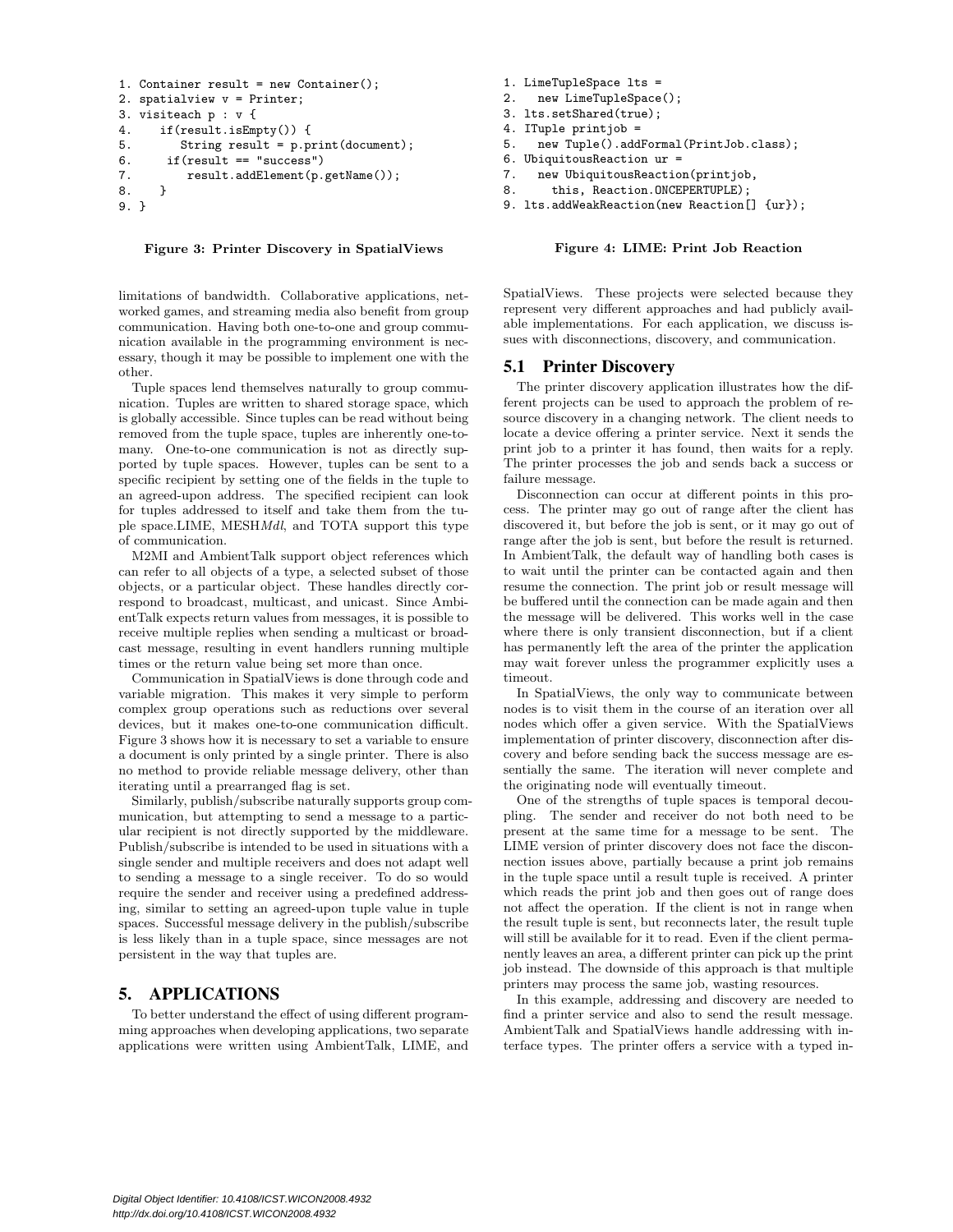terface and the client is able to find nearby services of a given type. Discovery is also built into both AmbientTalk and SpatialViews. In AmbientTalk, a callback function is set up to be called when the printer service is discovered, as shown previously in Figure 1. SpatialViews uses the idea of an iterator which loops over objects of a certain type nearby. In this respect, AmbientTalk is more reactive, while SpatialViews is proactive. The disadvantage to the SpatialViews approach is the service must be available at the time of the iteration, otherwise it will complete without a result. It will then be up to the programmer to retry the iteration until it is successful.

Discovery in LIME merely requires the registration of reactions to tuple templates. Addressing the printer is not necessary, but the result message contains a print job identifier so the client knows which job it represents.

Printer discovery does not really involve group communication, but there is one-to-one communication in the sending of the print job and the result message. In AmbientTalk, an object handle to the remote printer service is created when the the printer is found. The print job is then sent by invoking a method on the handle and waiting for a return value. On the printer side, it only needs to return a value, it does not require any knowledge of the client.

For SpatialViews, care must be taken to make sure the print job only goes to a single printer. Since the only method of communication is to visit every printer available, it is necessary to set a flag in a shared variable indicating the print job was already successfully printed and subsequent printers do not need to address it, as seen in Figure 3. Again, the printer does not need to know anything about the client.

In LIME, all communication is also inherently group communication, so the result tuple needs to be explicitly addressed to the client using a some sort of identification. The client will be waiting for a tuple with that specific ID.

### 5.2 Chat

The second example is a chat application. Clients can send out public or private messages. Public messages are delivered to all other chat clients nearby, while private messages are directed to a specific recipient. As in most chat applications, there is no history and clients do not expect to receive messages sent earlier or when disconnected. Disconnection can occur at any time while clients are exchanging messages.

Disconnection has less effect in this application than with printer discovery, as the clients do not depend on the delivery of messages to continue operating, although the AmbientTalk implementation does buffer both public and private messages. LIME also handles disconnection well in this case, since there is no need to guarantee message delivery.

SpatialViews suffers from the same issue in the printer discovery example: if the code migrates to a section of the network which then becomes disconnected from the rest of the network, or the current node goes down, the iteration just stops. Since each message is a separate iteration, it will not affect the overall operation of the application.

Addressing is handled similarly to the printer discovery example, except the user needs to know the names of other users when sending private messages. The AmbientTalk version notifies the user when other clients come into range and adds their name and object handle to a list. Figure 5 shows the implementation of the methods for sending messages.

1. def all := ambient: Chatter 2. withCardinality: omni 3. withElasticity: fragile; 4. def sendAll(message) { 5. all<-send(message, name); 6. }; 8. def send(buddy, message) { 9. def b := buddy\_list.get(buddy); 10. b<-send\_private(message, name);



Figure 5: Chat in AmbientTalk



Figure 6: Communication Overhead with Wired Links

Public messages are sent out to an AmbientReference, defined in line 1, which only needs to know the interface name and implicitly tracks individual clients.

SpatialViews, like in the printer discovery application, iterates over all nodes with the chat interface, delivering the message to each as it visits. This is shown in Figure 2. For private messages, it still must iterate in the same manner, but the recipient is encoded in the message. Unfortunately, this means private messages still require visiting every node, possibly without even reaching the recipient in the case of disconnection. Likewise, LIME must rely on encoding the recipient in the message tuple and assuming no one but the intended client will read the message.

Group communication is natural for public messages and one-to-one communication for private messages. All three projects handle group communication well. AmbientTalk has omni-handles which refer to all interfaces of a given type and will broadcast the message to all nearby clients. The only communication in SpatialViews and LIME are essentially group communication, so for one-to-one communication, SpatialViews and LIME require the programmer to implement an addressing scheme on top of the group communication. The client side of the application needs to pick out private messages intended for it and ignore the rest.

# 6. EXPERIMENTAL RESULTS

This section compares the performance of AmbientTalk, LIME, and SpatialViews in a regular wired LAN and in a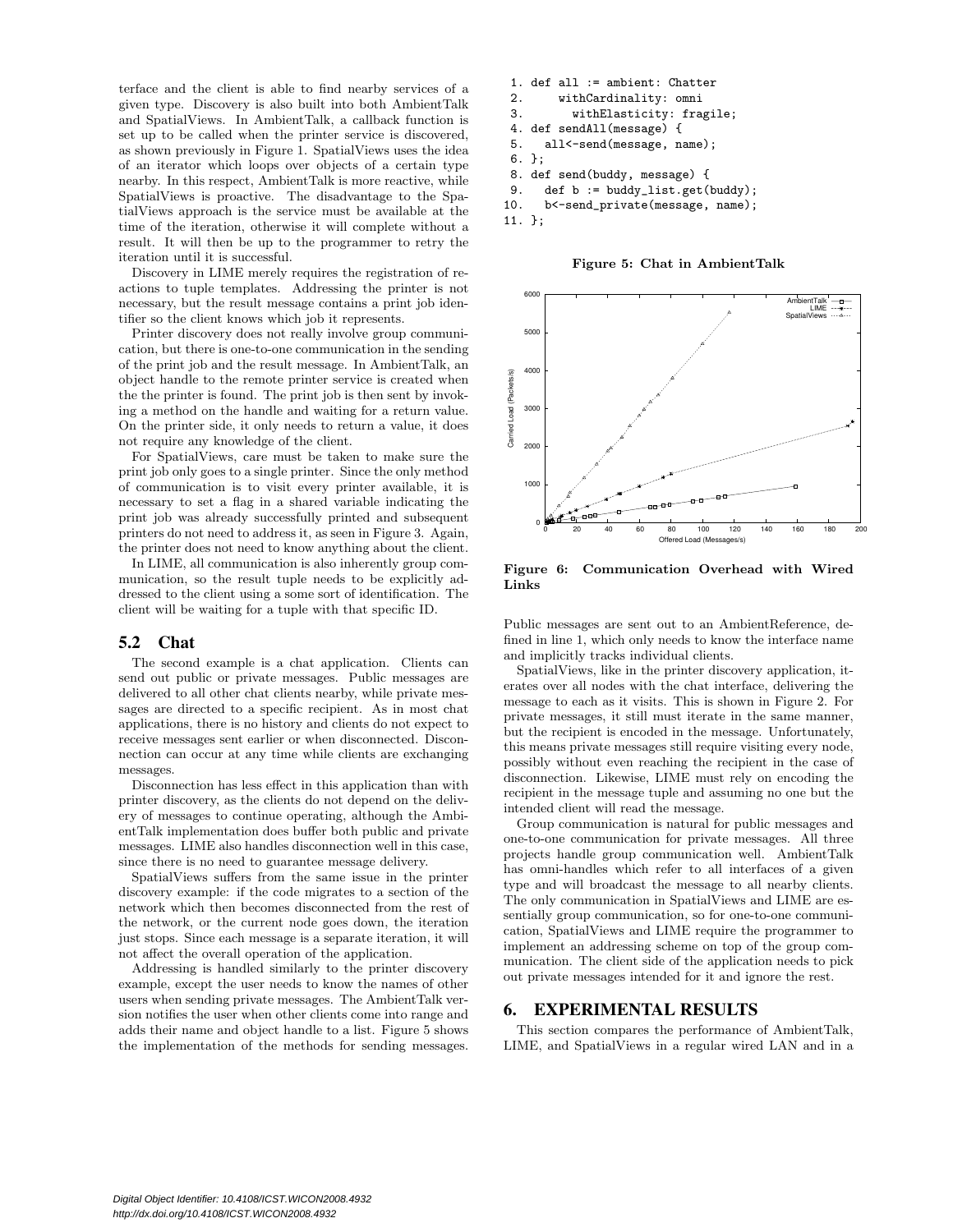

Figure 7: Communication Overhead with Simulated Wireless Links



Figure 8: Group Communication with Wired Links



Figure 9: Group Communication with Simulated Wireless Links

MANET context using the QualNet and the IP Network Emulation library [18], which allowed us to evaluate real applications on actual nodes with simulated mobility and wireless network.

The wired LAN environment provides a nearly ideal network in which the cost of communication is very low, there is little contention for the communication channel, all nodes are connected directly to each other, and collisions are minimal. By minimizing these factors, it is possible to focus the experiment results on the overhead of the programming environments. In these experiments, all nodes were directed connected to a 100Mb/s switch, providing essentially an independent, one hop channel for each pair of nodes

However, it is also desirable to perform tests which reflect the requirements from Section 1. QualNet provides an emulated wireless protocol stack and simulation of the wireless channel and mobility. The results from the experiments using QualNet more accurately reflect the MANET environment. For these experiments, all communication was performed through QualNet, which emulated an 802.11 ad hoc wireless network with an available bandwidth of 11Mb/s.

### 6.1 Communication Overhead

AmbientTalk, LIME, and SpatialViews use very different messaging systems. This experiment demonstrates the overhead for each using a client-server setup as the simplest base case. Messages are sent out from the sever to the client at an increasing rate. The number of IP packets generated by doing so include control and discovery packets. Each node is within wireless range of the others so all communication is performed over single hop routes. Figure 7 and Figure 6 show the results from wired LAN and QualNet, respectively.

AmbientTalk has the lowest overhead, as it is simply performing a method call on a remote object and there is no return value. LIME requires some communication to alert merged tuple spaces of the messages' presence and then more communication to actually transfer the tuple. SpatialViews shows the highest amount of overhead, which is expected since it is migrating code and data to communicate a simple message.

Although the results were similar in the wired LAN and QualNet, the performance of SpatialViews was considerably slower, peaking at 20 msgs/s, while in the wired LAN it was possible to reach 117 msgs/s. This is due to contention for the wireless channel. It is also worth considering that LIME and AmbientTalk use asynchronous messages while SpatialViews uses a blocking synchronous message send. This allows LIME and AmbientTalk to take advantage of system level buffers, while SpatialViews cannot.

#### 6.2 Group Communication

In this experiment we consider the common situation where one node needs to request information from the rest of the network and then collect the results, with increasing numbers of receivers. The application sends out a message then measures the time elapsed for responses. For SpatialViews, this involves visiting each node and that node then visiting the sending node. The AmbientTalk version uses an omnihandle, as in the chat application, to broadcast the handle of the sender and then the receivers use the handle to send a return message. For LIME, each message is sent as a tuple, to which the receivers send a response tuple. Again, the network is set up so that no node is farther than one hop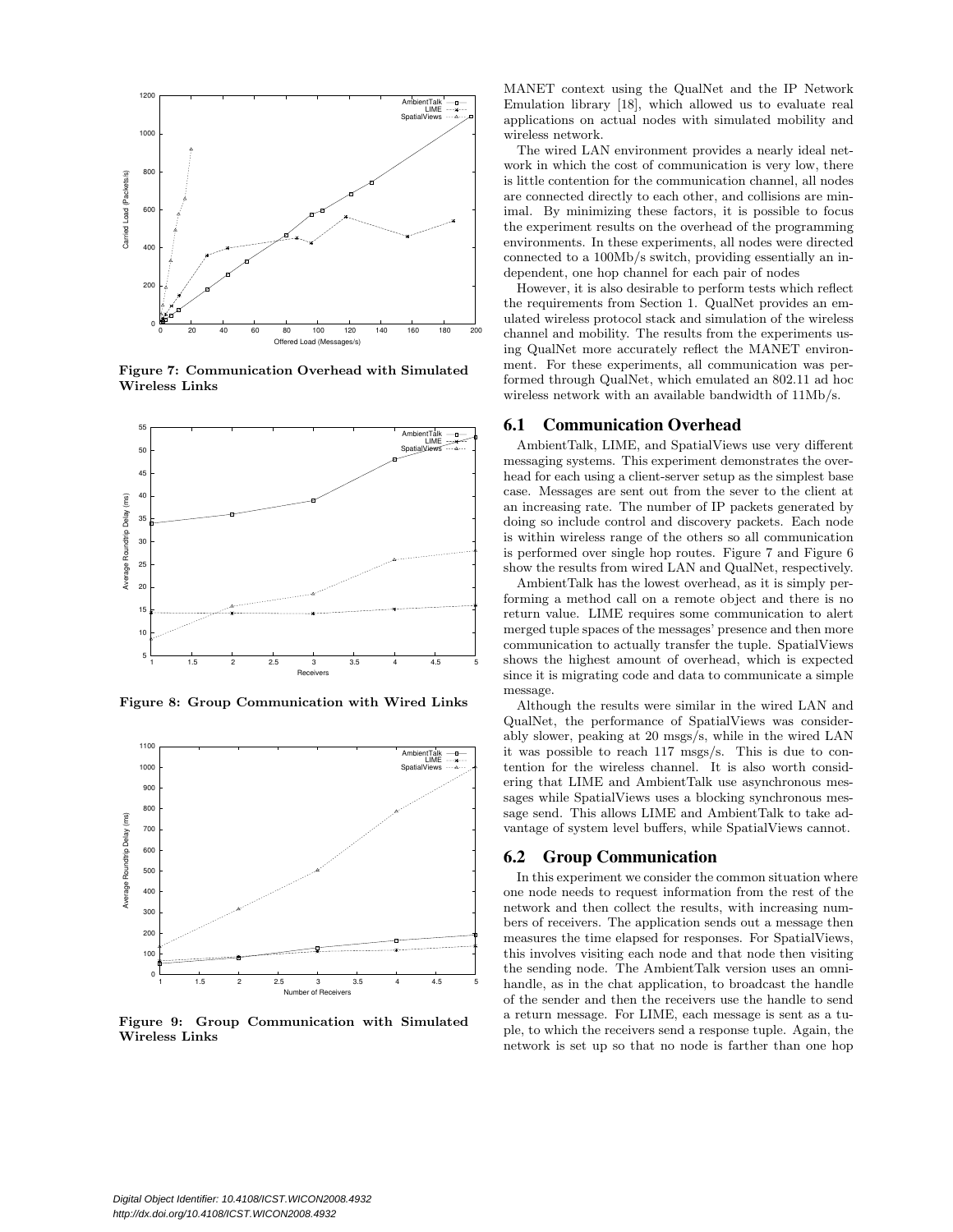





Figure 11: Simulated Mobility Scenario

from any other node. Figures 9 and 8 show the results.

In the wired LAN, LIME shows the least variation as the number of receivers increases. This is because the sender writes out a single tuple and each receiver can respond independently and in parallel. SpatialViews slows down considerably as the number of receivers increases, since SpatialViews visits each receiver in turn and waits on a response before continuing. The delay for AmbientTalk is the highest but does not increase quite as quickly as SpatialViews. Although AmbientTalk uses a single send at the application level, messages to individual receivers are sent serially, causing the delay for the last receiver to be higher than the first.

When run using QualNet, the effect of using the wireless channel is seen again. The delay with AmbientTalk and LIME increases, but not as dramatically as SpatialViews, which reaches a delay of about 1 second with 5 receivers, while a single receiver averages 134 ms. As in the previous experiment, the traffic generated by SpatialViews quickly creates conflicts in the wireless channel, causing retransmission and delay at the MAC layer.

### 6.3 Mobility and Disconnection

In order to isolate and examine disconnection recovery, a simpler experiment in a wired LAN was performed, still using the same client-server application. In this case, a 5 second disconnection was caused by turning the network interface off and then turning it back on. Each project reacted similarly, as shown in Figure 10 though LIME showed the fastest recovery time. Interestingly, SpatialViews exhibited



Figure 12: Client-Server Throughput with Mobility

delivery of buffered messages. As SpatialViews does not buffer messages itself, this buffering was the result of the operating system attempting to locate the remote node.

Using QualNet, it was possible to evaluate the projects in a mobile environment which provided disconnections, routing changes, and multi-hop communication. For this experiment, the network layout and mobility pattern shown in Figure 11 was used. Node 1 user the same client-server application as in the first experiment and is attempting to send messages to Node 4. The distance between the two nodes forces a multi-hop route through the intermediate nodes. Node 1 moves from left to right at a constant rate during a time period of 100 seconds. This experiment again measures message delivery rate. Results are shown in Figure 12.

The large spikes for the AmbientTalk and LIME results indicate the delivery of buffered messages. For AmbientTalk, the sender did not begin until the receiver was discovered, while LIME began sending messages immediately. The flat part of the graphs indicates when Node 1 was in between Node 3 and Node 5 and was outside the range of both. SpatialViews did not perform well in this experiment because it lacks the sophisticated disconnection handling and message buffering of the other two experiments. Also, the code migration was difficult, more time consuming, and more susceptible to disconnections. As in the previous experiments, this demonstrates the difference between experiments using a wired LAN compared to a simulated wireless network.

### 7. RELATED PROJECTS

The following projects have been included for completeness and because they exhibit unique features, but were excluded from the main discussion.

JANE [19] works by providing an event-based model with guaranteed network feedback. JANE also provides mobility and network emulation software which allows programs to be tested on simulated devices as well as real devices.

Pervaho [20] is another publish/subscribe middleware for MANETs, but includes the concept of persistent publications. This provides the temporal decoupling missing from STEAM.

TypeCast [21] is a recent project which uses type hierarchies to provide efficient routing for messages in a MANET.